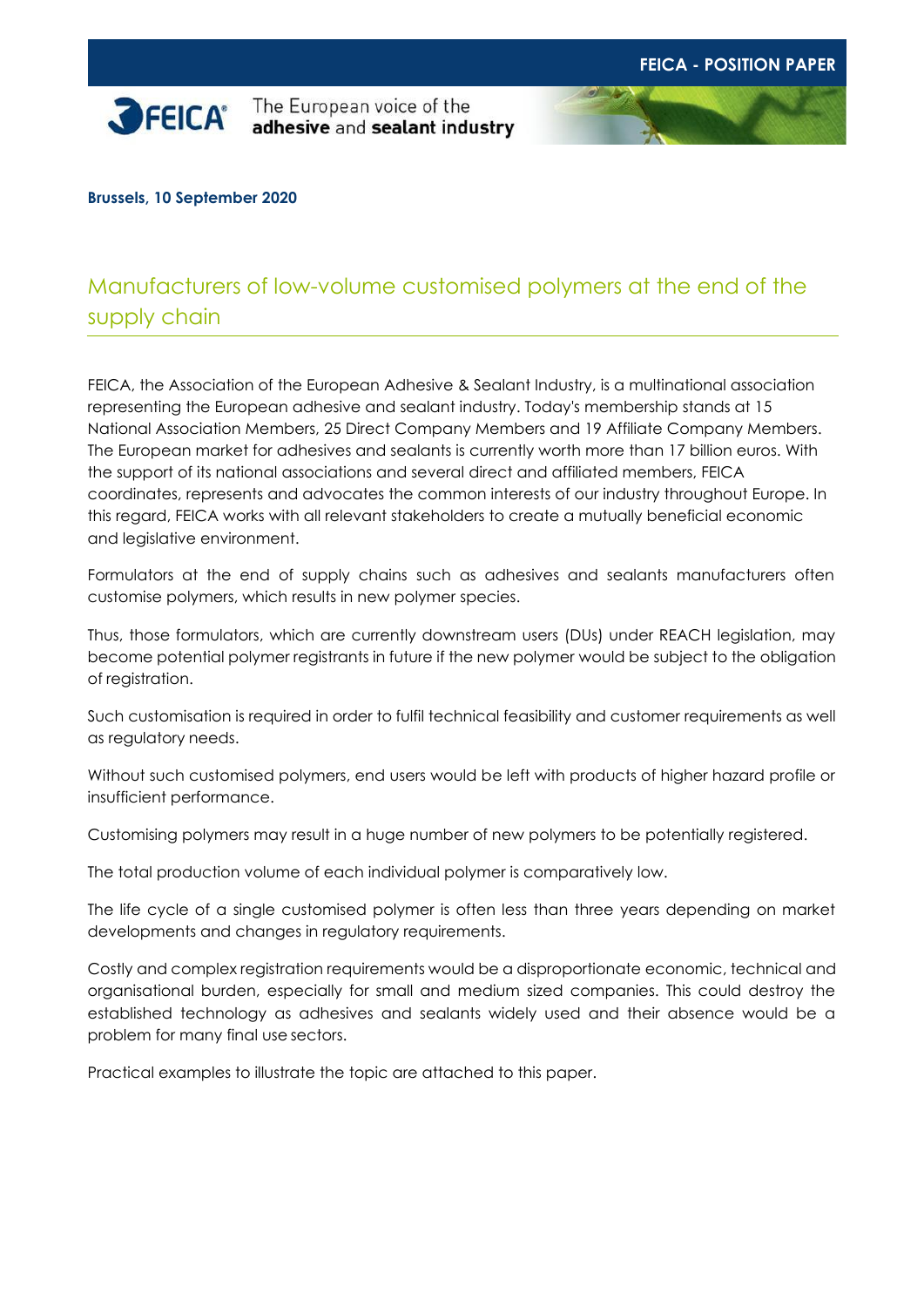## **Background**

Many formulators of adhesives and sealants (many of them SMEs), blend commercial raw materials to manufacture their products (mixtures). Therefore, under the current REACH regulation, they are acting in the role of DUs.

A considerable number of these formulators (e.g. manufacturers of adhesives and sealants), however, customise polymers from already REACH registered monomers or by reaction with other reactants resulting in new polymer species that are currently exempted from REACH

Customisation and continuous improvement of polymers is key to help customers stay competitive and flexible within a changing market and evolving regulatory requirements. As a result, many formulators produce a huge number of different polymers. A possible need to register such polymers would completely change the situation for these companies. They would no longer be just downstream users of substances but would become manufacturers ofpolymers.

Usually the customised polymers are used in mixtures which contain the respective monomers whose requirements for safe handling are taken over for polymer containing mixtures as a worst-case approach to ensure safe handling. Customisation leads to products with reduced hazard profile in comparison with the starting materials. Thus, without such modifications, end users would have to work with products with increased hazard profiles. Operating conditions for end uses are possibly less controlled than for industrial customisation and could give rise to significantly higher risk for workers.

Although there is a large number of customised polymers, the total production volume of an individual customised polymer is not very high, in comparison to the mass production of typical polymer manufacturers. Moreover, the life cycle of the finished good influences the life cycle of the customised polymers used. The life cycle of a single customised polymer is often less than three years, depending on market developments. A need to register these polymers 'customised downstream' would add a significant economic, technical and organisational burden on these SMEs and might also result in some products being withdrawn from the market. In that case, technology which has been established for many years in certain sectors would be seriously endangered.

It should be emphasised that the customisation of products (polymers) described here is indispensable, and costly and complex registration requirements would be a disproportionate burden for these sectors (especially SMEs).

To illustrate the range of polymers manufactured by typical formulators at the end of supply chains, some examples are listed below:

- Polyamide hot melts
- PU foams
- Thermoplastic PU (TPU)
- PUR hot melts
- PUR sealants
- PUR adhesives in liquid and pasty form
- Silicones (neutral)
- Silane-modified polymers
- Modified starch
- Modified cellulose
- Water-based polyacrylates
- Solvent-based polyacrylates
- Water-based polyurethanes
- Water-based vinylacetate homo- and copolymers
- Epoxy/amine polymers
- Polyesters (aliphatic, aromatic and of other nature) as intermediates or as adhesivesitself
- Polyethers as intermediates